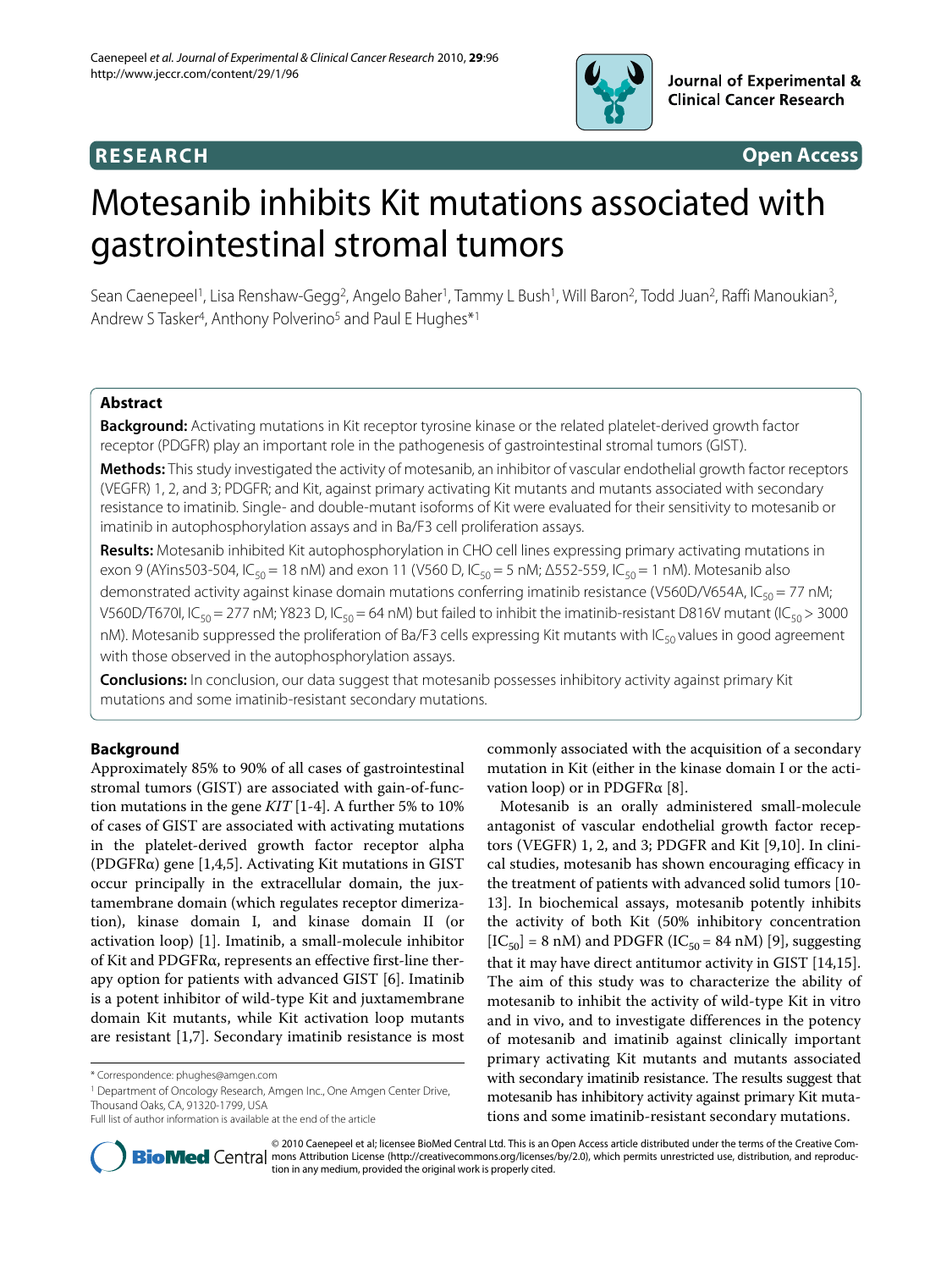## **Methods**

## **Reagents**

Unless specified otherwise all reagents were purchased from Sigma Aldrich; all cell culture reagents were purchased from Invitrogen (Carlsbad, CA).

## **In Vivo Hair Depigmentation Assay**

Female C57B6 mice (6 to 8 weeks old; 20 to 30 g; Charles River Laboratories, Wilmington, MA) were anesthetized, and an area of skin  $2 \times 2$  cm on the right flank was depilated. Oral administration of either 75 mg/kg motesanib (Amgen Inc., Thousand Oaks, CA) or vehicle (water, pH 2.5) was initiated on the same day as depilation and continued for 21 days. On day 21, photographs were taken for assessment of hair depigmentation. The same patch of skin was depilated again on day 28, and photographs for assessment of depigmentation were taken on day 35. All animal experimental procedures were conducted in accordance with the guidelines of the Amgen Animal Care and Use Committee and the Association for Assessment and Accreditation of Laboratory Animal Care standards.

#### **Preparation of Wild-Type and Mutant KIT Constructs**

*KIT* mutants (Table 1) were identified from published reports [[8\]](#page-6-5) and generated using PCR-based site-directed mutagenesis. PCR products were cloned into the pcDNA3.1+ hygro vector or the pDSRα22 vector (Amgen Inc), gel purified, and then ligated with a common 5' fragment of human wild-type *KIT* to yield full-length, mutant constructs in pcDNA3.1+ hygro or pDSRα22 expression vectors.

## **Stable Transfection of CHO and Ba/F3 Cells With Wild-Type and Mutant KIT**

AM-1/D Chinese Hamster Ovary (CHO) cells (Amgen Inc.) were maintained under standard conditions. Cells were transfected with wild-type or mutant *KIT* using Lipofectamine2000 and Opti-MEM (Invitrogen) following the manufacturer's instructions. Four days after transfection, cells were transferred into selection medium: Gibco DMEM High Glucose with 10% FBS plus 300 μg/ mL hygromycin (Roche Applied Sciences, Indianapolis, IN) for cells transfected with pcDNA3.1+ hygro; DMEM High Glucose with 10% dialyzed FBS for cells transfected with pDSRα22. Stably transfected CHO cells were selected 2 weeks later and maintained as described above.

Interleukin 3 (IL-3)-dependent Ba/F3 cells were maintained under standard conditions including 3 ng/mL murine IL-3 (Cat # PMC0035; Invitrogen/BioSource). Cells were transfected with wild-type or mutant *KIT* in the pDSRa22 expression vector along with linearized pcDNA Neo using the Nucleofector Kit V and a Nucleoporator (Lonza; Cologne, Germany) following the manufacturer's instructions. Two to 3 days post transfection, cells were transferred into selection medium (supplemented RPMI medium plus 750 μg/mL G418). Stably transfected Ba/F3 cells were maintained in supplemented RPMI medium plus 3 ng/mL murine IL-3.

Fluorescence activated cell sorting (FACS) was utilized to isolate pools of CHO and Ba/F3 cells stably expressing wild-type and mutant *KIT* variants. FACS was performed on a FACS Aria cell sorter (BD Biosciences San Jose, CA), under sterile conditions using 488 nm laser excitation. *KIT* transfected cells were labeled with the anti-Kit monoclonal antibody SR1 (prepared at Amgen Inc.; data on file) followed by incubation with FITC-labeled secondary anti-mouse IgG antibody (SouthernBiotech, Birmingham, AL). Cells were then resuspended in Dulbecco's phosphate-buffered saline with 0.5% bovine serum albumin at a final concentration of  $1 \times 10^6$  cells per mL to ensure a constant and viable sorting rate of 5000 cells/sec. Cells transfected with vector control were used to adjust the baseline instrument settings. Forward and side scatter gating enabled the exclusion of dead cells and debris. The top 10% to 15% of Kit-positive cells within the overall transfected cell population were then isolated to ensure collection of high-expressing cells. Cells were

| <b>KIT Genotype</b>                     | <b>Mutation Type</b> | Domain                               |  |
|-----------------------------------------|----------------------|--------------------------------------|--|
| Primary activating mutations            |                      |                                      |  |
| A552-559                                | Deletion             | Juxtamembrane domain                 |  |
| V560D                                   | Single mutation      | Juxtamembrane domain                 |  |
| AYins503-504                            | Insertion            | Extracellular domain                 |  |
| Secondary imatinib-refractory mutations |                      |                                      |  |
| D816V                                   | Single mutation      | <b>Activation loop</b>               |  |
| Y823D                                   | Single mutation      | <b>Activation loop</b>               |  |
| V560D/V654A                             | Double mutation      | Juxtamembrane domain/kinase domain I |  |
| V560D/T670I                             | Double mutation      | Juxtamembrane domain/kinase domain I |  |

#### **Table 1: Clinically Relevant KIT Mutations**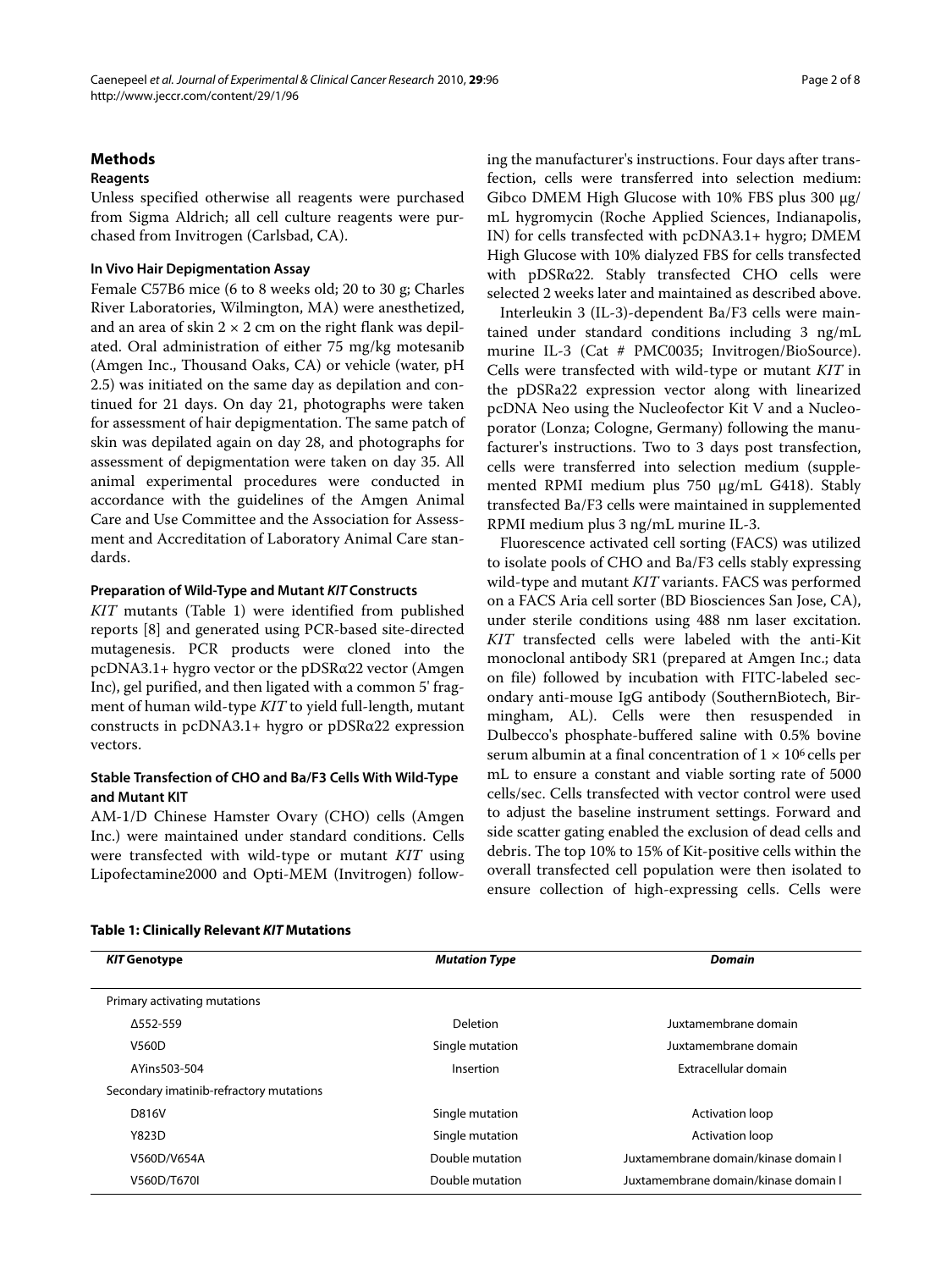sorted directly into 15 mL conical tubes containing the appropriate growth media. Cell pools were then cultured and maintained under the respective selection conditions, and were reanalyzed for Kit expression prior to characterization of Kit autophosphorylation.

#### **Cell-Based Kit Autophosphorylation Assay**

CHO cells stably transfected with wild-type or mutant isoforms of *KIT* were seeded in a 96-well tissue culture plate at a density of  $2 \times 10^4$  cells per well. For stem cell factor (SCF) characterization experiments, cells were stimulated with serial dilutions of SCF for varying times. To determine  $IC_{50}$  values, the cells were treated for 2 hours with single 10-fold serial dilutions of motesanib or imatinib starting at 3  $\mu$ M. Cell lines transfected with wild-type *KIT* were stimulated for 10 minutes with 100 ng/mL SCF following treatment with motesanib or imatinib. Cell lines transfected with activating *KIT* mutants were not stimulated with SCF in  $IC_{50}$  experiments. Cells were washed with phosphate-buffered saline and lysed in RIPA buffer (50 mM Tris, pH 7; 150 mM NaCl, 1% Igepal, 0.5% sodium deoxycholate, 0.1% SDS, 300 μM activated sodium vanadate, 1× protease inhibitor cocktail) for 30 minutes at 4°C with shaking. Cell lysates were added to a 96-well DELFIA microplate (PerkinElmer Inc.) coated with anti-Kit antibody (1 μg per well; AF332, R&D Systems, Inc.; Minneapolis, MN) and incubated for 2 hours. Lysates were then removed and the plate was washed 3 times with DELFIA wash buffer (PerkinElmer Inc.). Recombinant anti-phosphotyrosine antibody 4G10 (Cat. # 05-777; Upstate/Millipore, Billerica, MA) was added to each well (0.1 μg per well) and incubated at room temperature for 1 hour. The plate was then washed 3 times with DELFIA wash buffer before 0.01 μg of Eu-N1-labeled anti-mouse antibody (Cat. # AD0124, PerkinElmer Inc.) was added to each well. The plate was again incubated at room temperature for 1 hour and then washed 3 times with DELFIA wash buffer before the signal was detected by adding DELFIA enhancement buffer (PerkinElmer Inc.) to each well. Luminescence was measured using a Victor Model 1420 multilabel counter (PerkinElmer Inc.). Kit autophosphorylation at each motesanib or imatinib concentration was expressed as a percentage of the vehicle control (0.2% DMSO).

#### **Ba/F3 Functional Viability Assay**

The ability of Kit mutants to act as survival factors was assessed in Kit-dependent Ba/F3 cells. Ba/F3 cells stably transfected with various *KIT* mutants were seeded in a 96-well tissue culture plate at a density of  $5 \times 10^3$  cells per well. To determine  $IC_{50}$  values, cells were treated for 24 hours with single 10-fold serial dilutions of motesanib or imatinib starting at 3 μM (0.1 μM for motesanib-treated V560 D and Δ552-559 Kit mutants). Cell viability was

assessed by measuring the level of adenosine triphosphate using ATPlite assays (PerkinElmer Life Sciences, Boston, MA). Reconstituted ATPLite 1-step solution was added to each well followed by incubation with shaking for 2 minutes. The plate was read on a Victor Model 1420 multilabel counter (PerkinElmer Inc.) under the luminescence setting. Viability at each motesanib or imatinib concentration was expressed as a percentage of the vehicle control (0.2% DMSO).

## **Results**

## **In Vitro Inhibition of Wild-Type Kit by Motesanib**

Motesanib potently inhibited SCF-induced autophosphorylation of Kit in CHO cells stably transfected with the wild-type *KIT* gene ( $IC_{50} = 36$  nM). In comparison, imatinib inhibited wild-type Kit with an  $IC_{50}$  of 165 nM.

## **Inhibition of Wild-Type Kit Activity in Mice by Motesanib**

Hair depigmentation was used as a surrogate marker to assess the ability of motesanib to inhibit Kit activity in vivo [[16\]](#page-6-11). Following depilation, female C57B6 mice were administered either 75 mg/kg motesanib  $(n = 8)$  or vehicle  $(n = 8)$  twice daily for 21 days. In mice receiving motesanib, hair regrowth was markedly depigmented compared with mice receiving vehicle (Figure [1](#page-2-0)). This effect was reversible. Following the cessation of motesanib treatment on day 21, the mice were depilated again

<span id="page-2-0"></span>

**Figure 1 Effect of treatment with motesanib or vehicle on hair depigmentation, a surrogate marker of Kit activity** [\[16](#page-6-11)], **in female C57B6 mice**. Anesthetized animals were depilated and immediately treated with either vehicle (water; left panels) or motesanib 75 mg/kg BID (right panels) for 21 days. On day 21, hair depigmentation was assessed. Depilation was repeated on day 28 and hair depigmentation was again assessed on day 35. Representative images from each treatment group for the day-21 and day-35 time points are shown. BID = twice daily.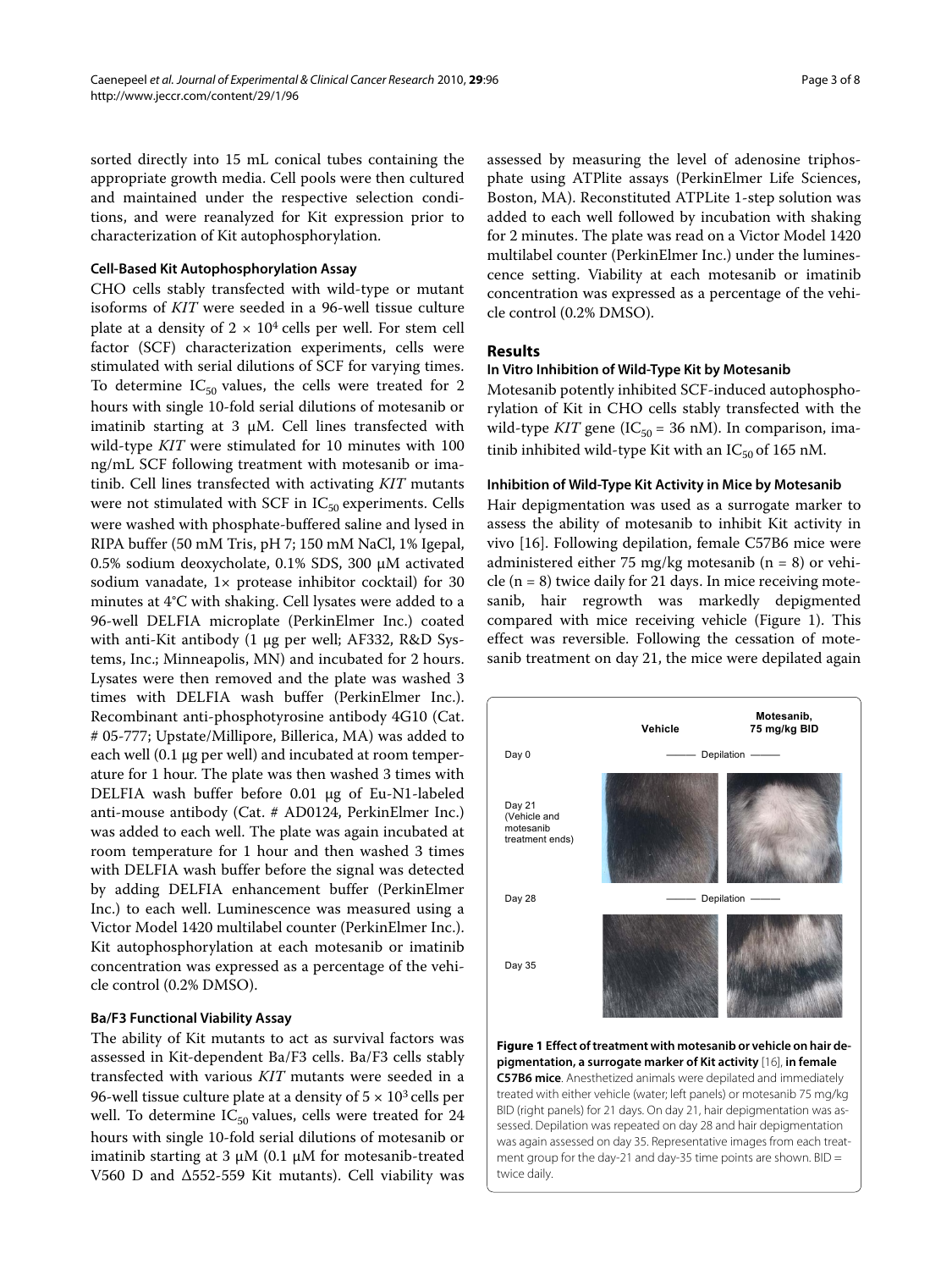on day 28. There was no apparent depigmentation of regrown hair on day 35. Similar results were obtained in male mice (data not shown).

#### **Characterization of Kit Mutants**

Figure [2](#page-3-0) summarizes the results from the autophosphorylation experiments using CHO cells stably transfected with the wild-type *KIT* gene or various *KIT* mutant genes. Tyrosine phosphorylation of wild-type Kit was dose-dependent, with the greatest intensity of autophosphorylation occurring after a 30 minute incubation of the cells with 300 ng/mL of SCF. In contrast, tyrosine phosphorylation of activated Kit mutants occurred in the absence of SCF with no further phosphorylation induced by treatment with SCF.

## **Activity of Motesanib against Primary Activating Kit Mutants**

In CHO cells, motesanib inhibited the autophosphorylation of the primary activating Kit mutants V560 D, Δ552- 559, and AYins503-504 (Table 2; Figure [3](#page-4-0)B). In each instance, motesanib was a more potent inhibitor of Kit autophosphorylation than imatinib. For example, motesanib inhibited the AYins503-504 mutant with an  $IC_{50}$  of 18 nM, whereas imatinib inhibited this mutant with an  $IC_{50}$  of 84 nM. Interestingly, the  $IC_{50}$  values for inhibition of these Kit mutants were lower than the  $IC_{50}$  for inhibition of wild-type Kit by motesanib. Consistent results were obtained in a functional viability assay utilizing IL-3-independent growth of Ba/F3 cells (Figure [3C](#page-4-0)). For example, when testing the AYins503-504 mutant, the  $IC_{50}$ for motesanib was 11 nM versus 47 nM for imatinib.

<span id="page-3-0"></span>

**Figure 2 Effect of stem cell factor (SCF) treatment on tyrosine phosphorylation of wild-type Kit and mutant Kit isoforms stably expressed in Chinese hamster ovary cells**. Chinese hamster ovary cells stably transfected with wild-type (WT) or mutant KIT isoforms were stimulated with single serial dilutions of stem cell factor, and Kit phosphorylation was assessed. For mutant Kit isoforms, data are expressed as the percentage of vehicle control. For wild-type Kit, data are expressed as the percentage of phosphorylation observed following stimulation with 300 ng/mL SCF. The results of a single experiment are shown.

## **Table 2: Inhibition of the Activity of Wild-Type Kit and Primary Activating Kit Mutants by Motesanib and Imatinib\***

| <b>KIT Genotype</b> | $IC_{50}$ of Kit<br>Autophosphorylation, nM |                 | $IC_{50}$ of Stably<br><b>Transfected Ba/F3</b><br><b>Cell Survival, nM</b> |          |
|---------------------|---------------------------------------------|-----------------|-----------------------------------------------------------------------------|----------|
|                     | Motesanib                                   | <b>Imatinib</b> | Motesanib                                                                   | Imatinib |
| Wild-type           | 36                                          | 165             |                                                                             |          |
| <b>V560D</b>        | 5                                           | 18              | 3                                                                           | 7        |
| A552-559            | 1                                           | 5               | 0.4                                                                         | 1        |
| AYins503-504        | 18                                          | 84              | 11                                                                          | 47       |

\*In autophosphorylation experiments, means from 2 experiments are shown, with the exception of Δ552-559, which was assessed once. Viability experiments were performed once.

## **Activity of Motesanib against Imatinib-Resistant Kit Mutants**

Motesanib inhibited the activity of Kit mutants associated with secondary imatinib resistance. In Kit autophosphorylation assays, motesanib inhibited tyrosine phosphorylation of the juxtamembrane domain/kinase domain I double mutants V560D/V654A and V560D/T670I with IC<sub>50</sub> values of 77 nM and 277 nM, respectively. Imatinib had limited activity against the V560D/V654A mutant and no activity against the V560D/T670I mutant at concentrations of up to 3000 nM (Table 3; Figure [4B](#page-5-0)). Consistent results were obtained in the Ba/F3 cells expressing the V560D/V654A and V560D/T670I mutants with motesanib  $IC_{50}$  values of 91 nM and 180 nM, respectively. Again, motesanib was a more potent inhibitor of these mutants than imatinib (Table 3; Figure [4C](#page-5-0)).

Similarly, motesanib inhibited autophosphorylation of the imatinib-resistant activation loop mutant Y823 D  $(IC50 = 64 \text{ nM})$  more potently than imatinib  $(IC50 > 3000$ nM) (Table 3: Figure [4B](#page-5-0)). However, neither motesanib nor imatinib inhibited autophosphorylation of the D816V mutant (Table 3). Consistent with these results, motesanib inhibited the growth of Ba/F3 cells transfected with the V560D/V654A, V560D/T670I, or Y823 D mutant more potently than imatinib. Of note, the IC50 of imatinib against the Y823 D mutant when established in the functional viability assay was at least 10-fold lower than the IC50 measured in the autophosphorylation assay. IL-3-independent Ba/F3 cells expressing the D816V Kit mutant could not be established.

### **Discussion**

In this study, motesanib was found to be a potent inhibitor of wild-type Kit, both in vitro and in vivo. In a surrogate marker assay, we observed reversible hair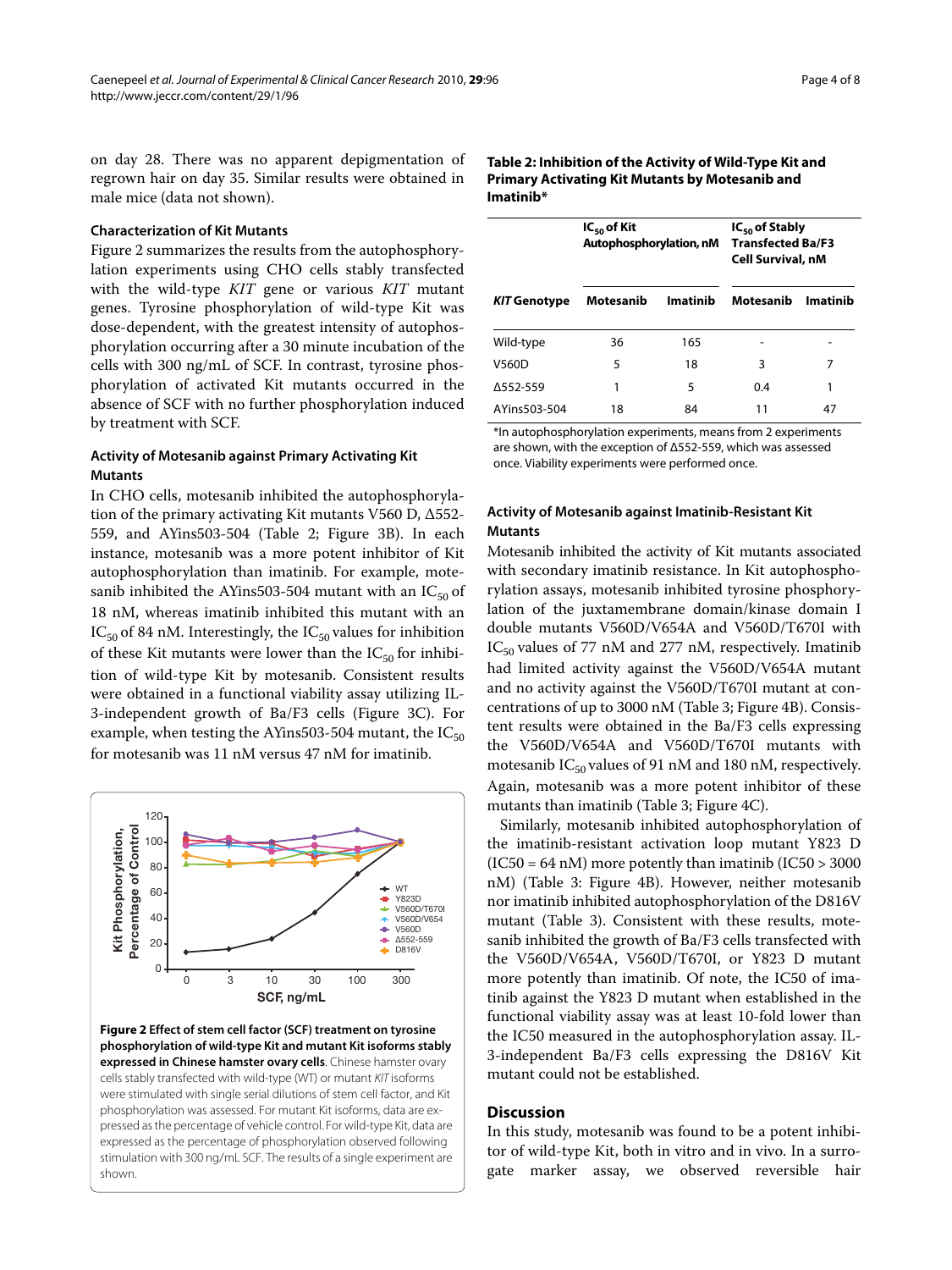<span id="page-4-0"></span>

**tivating Kit mutants by motesanib**. Autophosphorylation (expressed as a percentage of vehicle control) of wild-type Kit (panel A) and primary activating Kit mutants (panel B) was assessed in stably transfected Chinese hamster ovary cells treated for 2 hours with single 10-fold serial dilutions of motesanib. Representative data from 1 of 2 experiments are shown. Viability (expressed as the percentage of vehicle control) of Ba/F3 cells expressing the same primary activating Kit mutants treated for 24 hours with single 10-fold serial dilutions of motesanib was also assessed (panel C). Viability experiments were performed once (representative curves are shown).

depigmentation in mice treated with motesanib 75 mg/kg twice daily. This dose is comparable to the doses used in xenograft studies demonstrating antitumor and antiangiogenic properties of motesanib [\[9](#page-6-6),[17](#page-6-12)]. Kit signaling plays an important role in the regulation of hair follicle

| Table 3: Inhibition of the Activity of Kit Mutants Associated |
|---------------------------------------------------------------|
| With Imatinib Resistance by Motesanib and Imatinib*           |

| $IC_{50}$ of Kit<br>Autophosphorylation, nM |          | $IC_{50}$ of Stably<br><b>Transfected Ba/F3</b><br><b>Cell Survival, nM</b> |          |
|---------------------------------------------|----------|-----------------------------------------------------------------------------|----------|
| Motesanib                                   | Imatinib | Motesanib                                                                   | Imatinib |
| 77                                          | 319      | 91                                                                          | 145      |
| 277                                         | >3000    | 180                                                                         | >3000    |
| 64                                          | >3000    | 62                                                                          | 330      |
| >3000                                       | >3000    |                                                                             |          |
|                                             |          |                                                                             |          |

\*In autophosphorylation experiments, means from 2 experiments are shown, with the exception of V560D/V654A and D816V, which were assessed once. Viability experiments were performed once.

melanocytes, likely through control of tyrosinase and tyrosinase-related protein 1 (TRP1) expression [\[16](#page-6-11)]. Depigmentation has previously been observed in mice treated with anti-Kit antibodies [\[16](#page-6-11)[,18](#page-6-13)] or with sunitinib [[18\]](#page-6-13). Importantly, motesanib had inhibitory activity against Kit mutants associated with GIST and inhibited these mutants more potently than imatinib and generally with an  $IC_{50}$  that was less than or similar to the 24-hour trough concentration of motesanib at therapeutic doses in humans [\[10\]](#page-6-7).

Motesanib was a more potent inhibitor of the primary activating juxtamembrane domain and extracellular domain Kit mutants V560 D, Δ552-559, and AYins503- 504, compared with imatinib. Importantly, motesanib also inhibited the activity of an activation loop mutant (Y823D) associated with imatinib resistance. Imatinib did not inhibit this mutant at concentrations of up to 3000 nM, suggesting that there are marked differences in how the two inhibitors interact with Kit. We previously solved the structure of motesanib bound to the VEGFR2 kinase domain at 2.2 Å resolution (PDB Accession Code 3EFL) [[19\]](#page-6-14). This structure superimposes favorably with that of Kit co-crystallized with imatinib (PDB Accession Code 1T46) [\[20](#page-6-15)]. Both inhibitors bind the inactive, auto-inhibited form of the kinases with the backbone of the protein reorganized into the so-called "DFG-out" conformation. Based on the structural similarities and the similar potencies of motesanib against VEGFR2 and Kit, we reasoned that motesanib binds these target kinases in exactly the same fashion.

Modeling studies suggest that motesanib engages Kit via three polar interactions and a multitude of van der Waals contacts (Figure [5\)](#page-5-1). In the context of this study, the most important of these interactions are those with threonine 670 via a non-classical CH-O pseudo hydrogen bond and interactions with valine 654 through hydropho-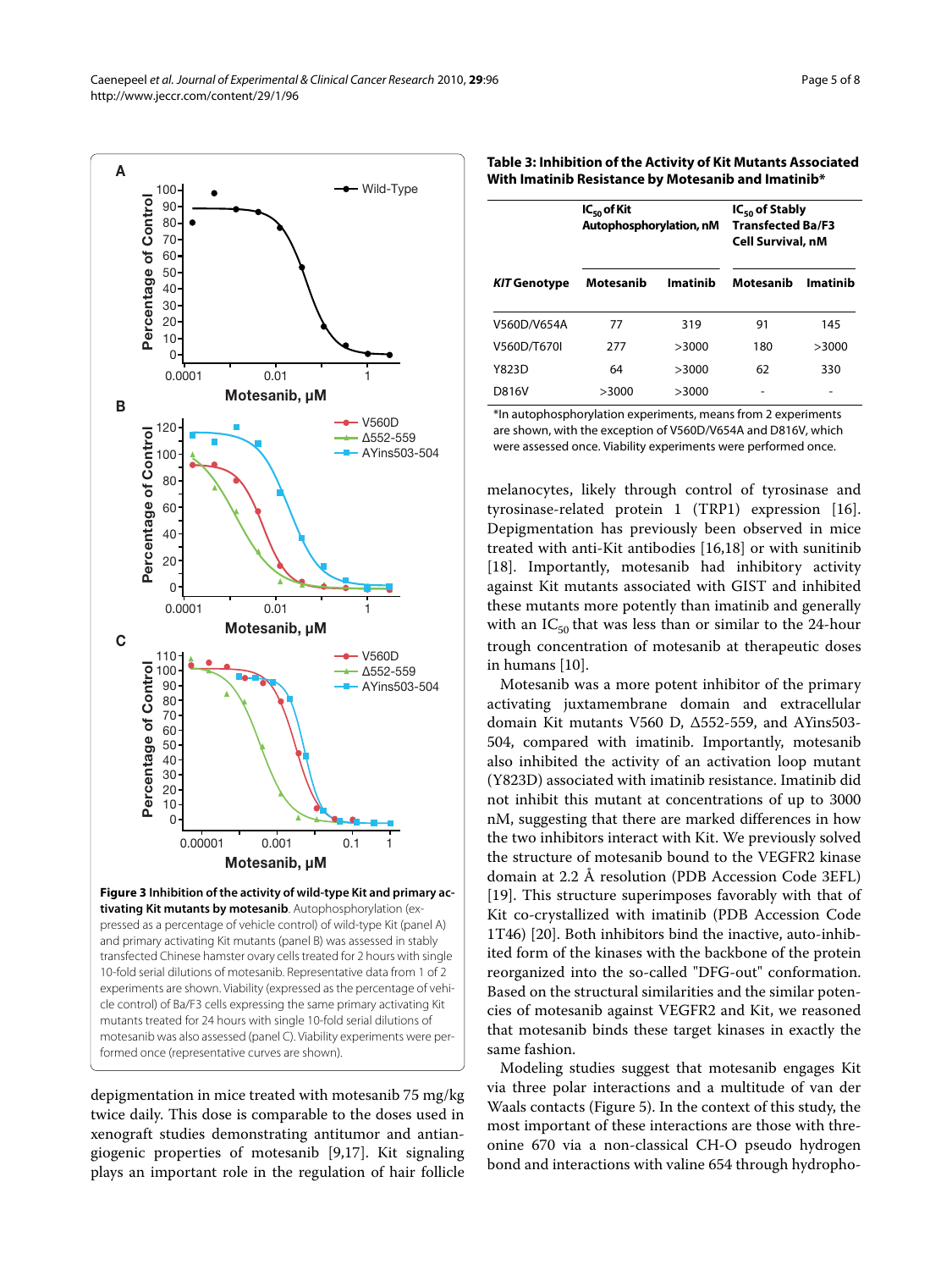Caenepeel et al. Journal of Experimental & Clinical Cancer Research 2010, **29**:96 http://www.jeccr.com/content/29/1/96

<span id="page-5-0"></span>

**Figure 4 Inhibition of the activity of Kit mutants associated with secondary imatinib resistance by motesanib**. Autophosphorylation (expressed as a percentage of vehicle control) of wild-type Kit (panel A) and Kit mutants associated with secondary imatinib resistance (panel B) was assessed in stably transfected Chinese hamster ovary cells treated for 2 hours with single 10-fold serial dilutions of motesanib. Representative data from 1 of 2 experiments are shown. Viability (expressed as the percentage of vehicle control) of Ba/F3 cells expressing the same Kit mutants treated for 24 hours with single 10-fold serial dilutions of motesanib was also assessed (panel C; not shown: D816V, which had a motesanib  $IC_{50} > 3 \mu M$ ). Viability experiments were performed once and representative curves are shown (D816V was not evaluated because Ba/F3 cells expressing this mutant could not be established).

bic contacts. The fifteen-fold loss of motesanib activity (5 nM versus 77 nM) noted with the V560D/V654A double mutant, compared with V560 D alone, is rationalized by the loss of two van der Waals contacts with alanine 654 in a similar fashion to that described for imatinib [\[21](#page-6-16)[,22](#page-6-17)].

Motesanib and imatinib have much diminished activity against the activation loop mutant (D816V). The D816V

<span id="page-5-1"></span>

mutant destabilizes the inactivated form of Kit, in a way that the ability of the protein to adopt the "DFG out" (inactive) conformation is much reduced or even eliminated; thus, the mutation prevents both motesanib and imatinib from binding to the ATP pocket [[23,](#page-6-18)[24\]](#page-7-0). The failure to potently inhibit the D816V mutation is a feature of Kit inhibitors in the clinic, with the exception for dasatinib [[23,](#page-6-18)[25,](#page-7-1)[26\]](#page-7-2), which binds the "DFG in", or activated form, of the kinase [[27](#page-7-3)]. However, the ability of motesanib to inhibit the Y823 D mutant suggests that its activity may not be entirely restricted to an inactive protein conformation, or alternatively it may reflect that in contrast to the D816V mutation, the conformational equilibrium of the Y823 D mutant is not shifted permanently to the active conformation.

The data from the present study are of translational relevance, supporting evidence indicating that targeted therapy molecules with different binding sites and/or mode of action may be required in the treatment of cancers for which mutations are the primary oncogenic event. A recent study has demonstrated that differences in the conformational structure of Kit mutants influences the ability of sunitinib [[28\]](#page-7-4), and imatinib to bind and inhibit receptor autophosphorylation, thus providing a unique mechanism of drug resistance for each mutant that is unlikely to be overcome using a single treatment [[23\]](#page-6-18).

## **Conclusions**

In summary, the results of this study demonstrate that different Kit mutations respond differently to motesanib or imatinib. This likely reflects differences in the molecules' mode of action. The data also show that motesanib is active against Kit mutations associated with resistance,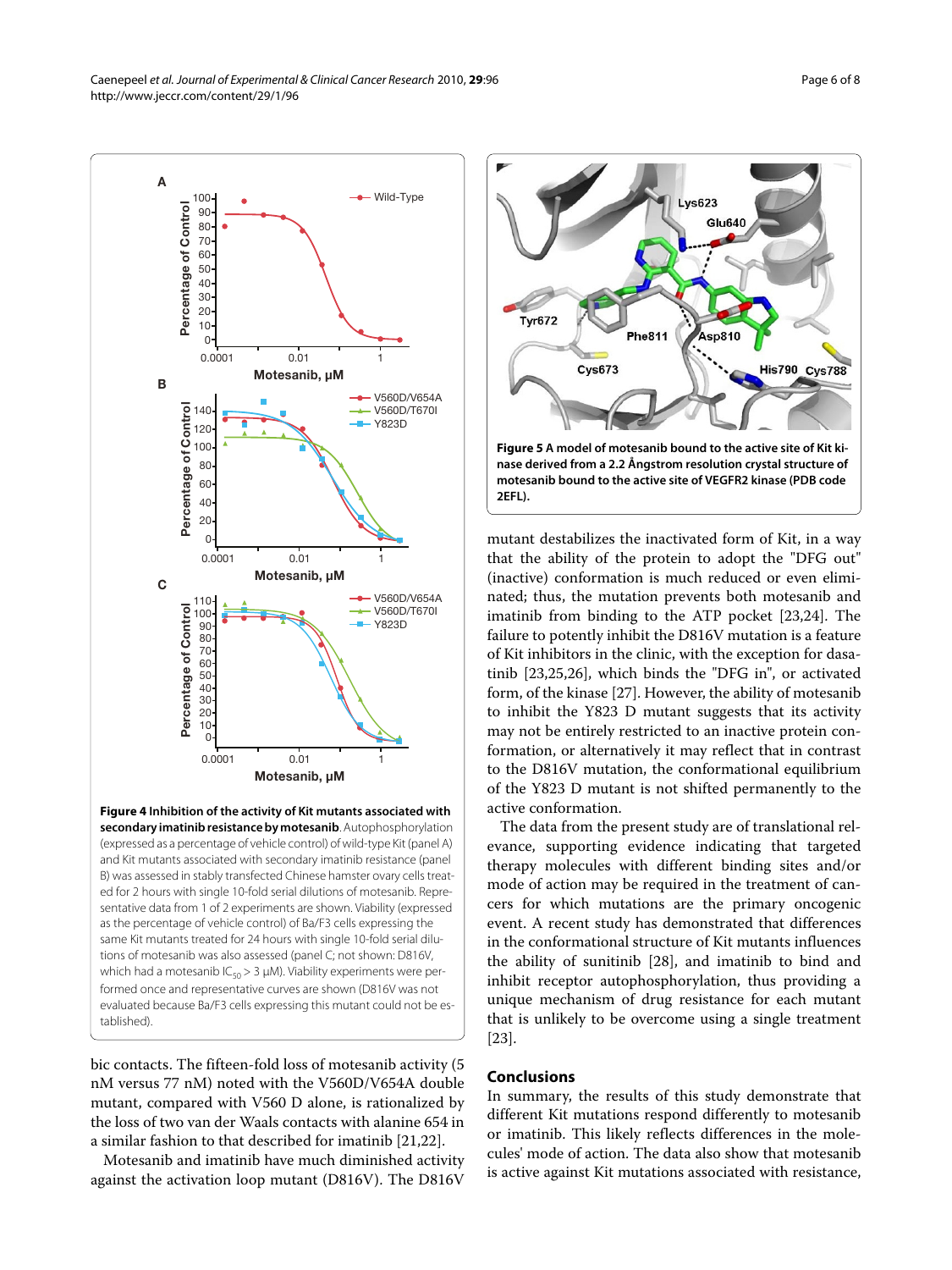Page 7 of 8

suggesting that it may have clinical utility in the treatment of patients with primary and secondary imatinibresistant GIST.

#### **Competing interests**

All authors are employees of and shareholders in Amgen Inc.

#### **Authors' contributions**

SC designed the cell viability and Kit autophosphorylation assays. LRG contributed to the generation of cell lines expressing wild-type and mutant Kit. AB performed the depilation experiments. TLB performed the depilation experiments. WB designed and generated wild-type and mutant KIT gene expression vectors. TJ designed and generated wild-type and mutant KIT gene expression vectors. RM contributed to the generation of cell lines expressing wild-type and mutant Kit. AST contributed the molecular modelling and assisted with the writing of the manuscript. AP was responsible for the overall experimental design and contributed to the writing of the manuscript. PEH was responsible for individual experimental designs and contributed to the writing of the mansucript. All authors have read and approved the final manuscript.

#### **Acknowledgements**

The authors wish to acknowledge Douglas Whittington and Joseph Kim (Amgen Inc., Cambridge, MA) for generating the model of motesanib bound to Kit. Additionally, the authors would like to thank Ali Hassan, PhD (Complete Healthcare Communications, Inc.), whose work was funded by Amgen Inc., and Beate Quednau, PhD (Amgen Inc.), for their assistance in the preparation of this manuscript.

#### **Author Details**

1Department of Oncology Research, Amgen Inc., One Amgen Center Drive, Thousand Oaks, CA, 91320-1799, USA, 2Department of Protein Science, Amgen Inc., One Amgen Center Drive, Thousand Oaks, CA, 91320-1799, USA, 3Department of Molecular Sciences, Amgen Inc., One Amgen Center Drive, Thousand Oaks, CA, 91320-1799, USA, 4Department of Medicinal Chemistry, Amgen Inc., One Amgen Center Drive, Thousand Oaks, CA, 91320-1799, USA and <sup>5</sup>Department of Oncology, Amgen, Inc., 1201 Amgen Court West, Seattle, WA, 98119-3105, USA

#### Received: 30 March 2010 Accepted: 15 July 2010 Published: 15 July 2010

#### **References**

- <span id="page-6-0"></span>1. Heinrich MC, Corless CL, Demetri GD, Blanke CD, von Mehren M, Joensuu H, McGreevey LS, Chen CJ, Van den Abbeele AD, Druker BJ, Kiese B, Eisenberg B, Roberts PJ, Singer S, Fletcher CD, Silberman S, Dimitrijevic S, Fletcher JA: Kinase mutations and imatinib response in patients with metastatic gastrointestinal stromal tumor**.** J Clin Oncol 2003, 21:4342-4349.
- 2. Hirota S, Isozaki K, Moriyama Y, Hashimoto K, Nishida T, Ishiguro S, Kawano K, Hanada M, Kurata A, Takeda M, Muhammad Tunio G, Matsuzawa Y, Kanakura Y, Shinomura Y, Kitamura Y: Gain-of-function mutations of ckit in human gastrointestinal stromal tumors**.** Science 1998, 279:577-580.
- 3. Corless CL, McGreevey L, Haley A, Town A, Heinrich MC: KIT mutations are common in incidental gastrointestinal stromal tumors one centimeter or less in size**.** Am J Pathol 2002, 160:1567-1572.
- <span id="page-6-1"></span>4. Corless CL, Fletcher JA, Heinrich MC: Biology of gastrointestinal stromal tumors**.** J Clin Oncol 2004, 22:3813-3825.
- <span id="page-6-2"></span>Heinrich MC, Corless CL, Duensing A, McGreevey L, Chen CJ, Joseph N, Singer S, Griffith DJ, Haley A, Town A, Demetri GD, Fletcher CD, Fletcher JA: PDGFRA activating mutations in gastrointestinal stromal tumors**.** Science 2003, 299:708-710.
- <span id="page-6-3"></span>6. Demetri GD, von Mehren M, Blanke CD, Van den Abbeele AD, Eisenberg B, Roberts PJ, Heinrich MC, Tuveson DA, Singer S, Janicek M, Fletcher JA, Silverman SG, Silberman SL, Capdeville R, Kiese B, Peng B, Dimitrijevic S, Druker BJ, Corless C, Fletcher CD, Joensuu H: Efficacy and safety of imatinib mesylate in advanced gastrointestinal stromal tumors**.** N Engl J Med 2002, 347:472-480.
- <span id="page-6-4"></span>7. Frost MJ, Ferrao PT, Hughes TP, Ashman LK: Juxtamembrane mutant V560GKit is more sensitive to Imatinib (STI571) compared with wild-

type c-kit whereas the kinase domain mutant D816VKit is resistant**.** Mol Cancer Ther 2002, 1:1115-1124.

- <span id="page-6-5"></span>8. Heinrich MC, Corless CL, Blanke CD, Demetri GD, Joensuu H, Roberts PJ, Eisenberg BL, von Mehren M, Fletcher CD, Sandau K, McDougall K, Ou WB, Chen CJ, Fletcher JA: Molecular correlates of imatinib resistance in gastrointestinal stromal tumors**[.](http://www.ncbi.nlm.nih.gov/entrez/query.fcgi?cmd=Retrieve&db=PubMed&dopt=Abstract&list_uids=16954519)** J Clin Oncol 2006, 24:4764-4774.
- <span id="page-6-6"></span>9. Polverino A, Coxon A, Starnes C, Diaz Z, DeMelfi T, Wang L, Bready J, Estrada J, Cattley R, Kaufman S, Chen D, Gan Y, Kumar G, Meyer J, Neervannan S, Alva G, Talvenheimo J, Montestruque S, Tasker A, Patel V, Radinsky R, Kendall R: AMG 706, an oral, multikinase inhibitor that selectively targets vascular endothelial growth factor, platelet-derived growth factor, and kit receptors, potently inhibits angiogenesis and induces regression in tumor xenografts**.** Cancer Res 2006, 66:8715-8721.
- <span id="page-6-7"></span>10. Rosen LS, Kurzrock R, Mulay M, Van Vugt A, Purdom M, Ng C, Silverman J, Koutsoukos A, Sun YN, Bass MB, Xu RY, Polverino A, Wiezorek JS, Chang DD. Beniamin R, Herbst RS: Safety, pharmacokinetics, and efficacy of AMG 706, an oral multikinase inhibitor, in patients with advanced solid tumors**.** J Clin Oncol 2007, 25:2369-2376.
- 11. Price TJ, Lipton L, McGreivy J, McCoy S, Sun YN, Rosenthal MA: Safety and pharmacokinetics of motesanib in combination with gemcitabine for the treatment of patients with solid tumours**.** Br J Cancer 2008, 99:1387-1394.
- 12. Schlumberger MJ, Elisei R, Bastholt L, Wirth LJ, Martins RG, Locati LD, Jarzab B, Pacini F, Daumerie C, Droz JP, Eschenberg MJ, Sun YN, Juan T, Stepan DE, Sherman SI: Phase II study of safety and efficacy of motesanib in patients with progressive or symptomatic, advanced or metastatic medullary thyroid cancer**.** J Clin Oncol 2009, 27:3794-3801.
- <span id="page-6-8"></span>13. Sherman SI, Wirth LJ, Droz JP, Hofmann M, Bastholt L, Martins RG, Licitra L, Eschenberg MJ, Sun YN, Juan T, Stepan DE, Schlumberger MJ: Motesanib diphosphate in progressive differentiated thyroid cancer**.** N Engl J Med 2008, 359:31-42.
- <span id="page-6-9"></span>14. Benjamin R, Schöffski P, Hartmann JT, Bui BN, Duyster J, Schuetze S, Blay J, Reichard P, Rosen L, Skubitz K, Eschenberg M, Stepan D, Baker L: Initial results of a multicenter single arm phase 2 study of AMG 706, an oral multi-kinase inhibitor, for the treatment of advanced imatinib-resistant gastrointestinal stromal tumors (GIST) [abstract 641]**.** Connective Tissue Oncology Society 12th Annual Meeting 2006. Venice, Italy. Year
- <span id="page-6-10"></span>15. Sawaki A, Yamada Y, Komatsu Y, Kanda T, Doi T, Koseki M, Baba H, Sun YN, Murakami K, Nishida T: Phase II study of motesanib in Japanese patients with advanced gastrointestinal stromal tumors with prior exposure to imatinib mesylate**[.](http://www.ncbi.nlm.nih.gov/entrez/query.fcgi?cmd=Retrieve&db=PubMed&dopt=Abstract&list_uids=19690858)** Cancer Chemother Pharmacol 2009, 65:961-967.
- <span id="page-6-11"></span>16. Botchkareva NV, Khlgatian M, Longley BJ, Botchkarev VA, Gilchrest BA: SCF/c-kit signaling is required for cyclic regeneration of the hair pigmentation unit**.** FASEB J 2001, 15:645-658.
- <span id="page-6-12"></span>17. Coxon A, Bush T, Saffran D, Kaufman S, Belmontes B, Rex K, Hughes P, Caenepeel S, Rottman JB, Tasker A, Patel V, Kendall R, Radinsky R, Polverino A: Broad antitumor activity in breast cancer xenografts by motesanib, a highly selective, oral inhibitor of vascular endothelial growth factor, platelet-derived growth factor, and Kit receptors**.** Clin Cancer Res 2009, 15:110-118.
- <span id="page-6-13"></span>18. Moss KG, Toner GC, Cherrington JM, Mendel DB, Laird AD: Hair depigmentation is a biological readout for pharmacological inhibition of KIT in mice and humans**.** J Pharmacol Exp Ther 2003, 307:476-480.
- <span id="page-6-14"></span>19. Tasker AS, Patel VF: Discovery of motesanib**.** In Kinase Inhibitor Drugs Edited by: Li R, Stafford JA. Hoboken, NJ: John Wiley & Sons, Inc.; 2009:113-130.
- <span id="page-6-15"></span>20. Mol CD, Dougan DR, Schneider TR, Skene RJ, Kraus ML, Scheibe DN, Snell GP, Zou H, Sang BC, Wilson KP: Structural basis for the autoinhibition and STI-571 inhibition of c-Kit tyrosine kinase**.** J Biol Chem 2004, 279:31655-31663.
- <span id="page-6-16"></span>21. McLean SR, Gana-Weisz M, Hartzoulakis B, Frow R, Whelan J, Selwood D, Boshoff C: Imatinib binding and cKIT inhibition is abrogated by the cKIT kinase domain I missense mutation Val654Ala**.** Mol Cancer Ther 2005, 4:2008-2015.
- <span id="page-6-17"></span>22. Roberts KG, Odell AF, Byrnes EM, Baleato RM, Griffith R, Lyons AB, Ashman LK: Resistance to c-KIT kinase inhibitors conferred by V654A mutation**[.](http://www.ncbi.nlm.nih.gov/entrez/query.fcgi?cmd=Retrieve&db=PubMed&dopt=Abstract&list_uids=17363509)** Mol Cancer Ther 2007, 6:1159-1166.
- <span id="page-6-18"></span>23. Gajiwala KS, Wu JC, Christensen J, Deshmukh GD, Diehl W, Dinitto JP, English JM, Greig MJ, He YA, Jacques SL, Lunney EA, McTigue M, Molina D, Quenzer T, Wells PA, Yu X, Zhang Y, Zou A, Emmett MR, Marshall AG, Zhang HM, Demetri GD; KIT kinase mutants show unique mechanisms